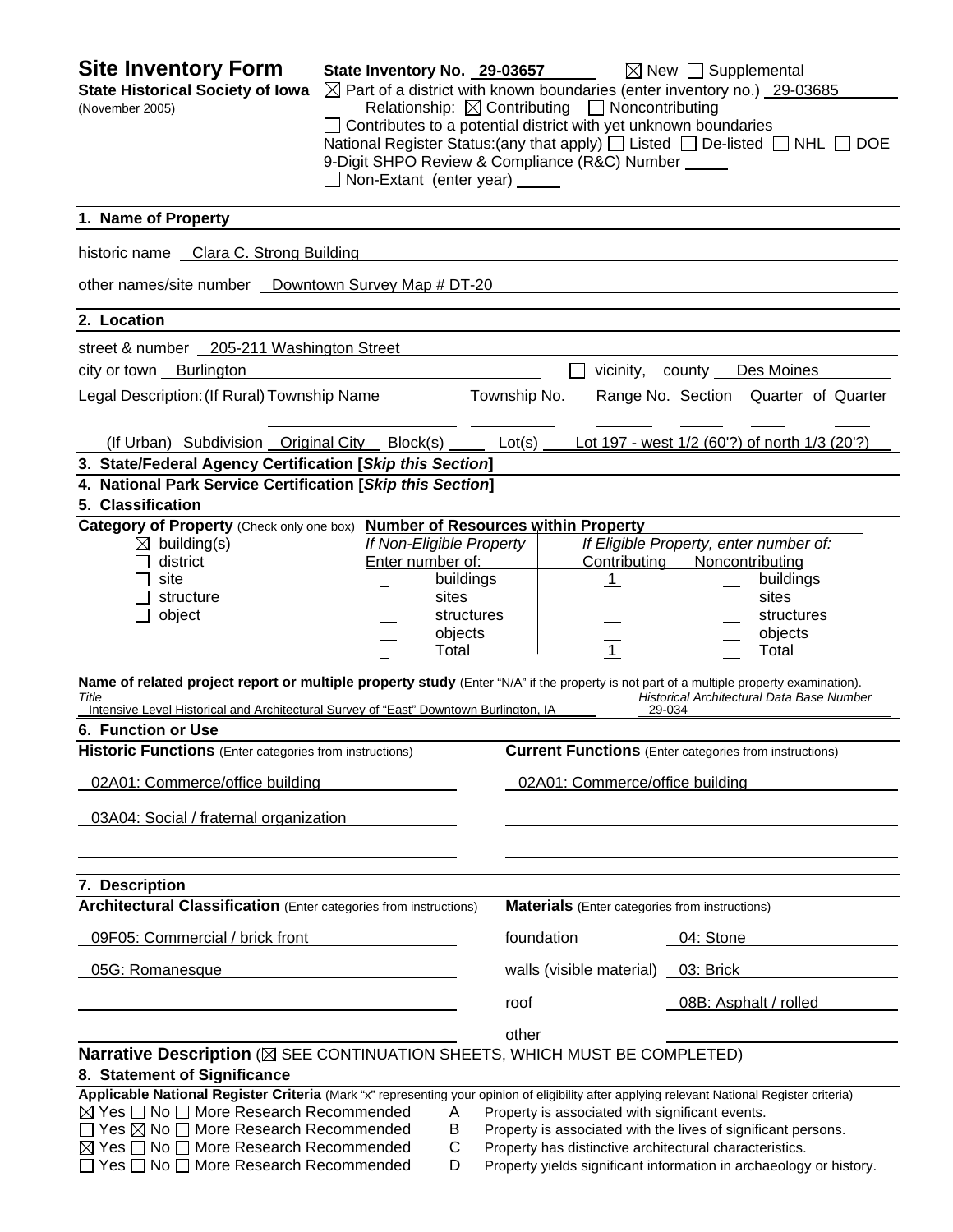| Address 205-207 Washington Street<br>County<br>Des Moines                                                                                                                                                                                                                                                                                                                                                                                                                                                                                                                                                                                                                                                                                                                                                                                                                                                                                                                                                                                                                                                                                                                                                                                                                                                                                                                                                                                                                                                                                                                                                                                                                                        | 29-03657<br>Site Number                                                                                                            |
|--------------------------------------------------------------------------------------------------------------------------------------------------------------------------------------------------------------------------------------------------------------------------------------------------------------------------------------------------------------------------------------------------------------------------------------------------------------------------------------------------------------------------------------------------------------------------------------------------------------------------------------------------------------------------------------------------------------------------------------------------------------------------------------------------------------------------------------------------------------------------------------------------------------------------------------------------------------------------------------------------------------------------------------------------------------------------------------------------------------------------------------------------------------------------------------------------------------------------------------------------------------------------------------------------------------------------------------------------------------------------------------------------------------------------------------------------------------------------------------------------------------------------------------------------------------------------------------------------------------------------------------------------------------------------------------------------|------------------------------------------------------------------------------------------------------------------------------------|
| City<br><b>Burlington</b>                                                                                                                                                                                                                                                                                                                                                                                                                                                                                                                                                                                                                                                                                                                                                                                                                                                                                                                                                                                                                                                                                                                                                                                                                                                                                                                                                                                                                                                                                                                                                                                                                                                                        | District Number<br>29-03685                                                                                                        |
| <b>Criteria Considerations</b><br>A Owned by a religious institution or used<br>for religious purposes.<br>$\Box$ F A commemorative property.<br>B Removed from its original location.<br>C A birthplace or grave.<br>50 years.<br>D A cemetery                                                                                                                                                                                                                                                                                                                                                                                                                                                                                                                                                                                                                                                                                                                                                                                                                                                                                                                                                                                                                                                                                                                                                                                                                                                                                                                                                                                                                                                  | $\Box$ E A reconstructed building, object, or structure.<br>□ G Less than 50 years of age or achieved significance within the past |
| Areas of Significance (Enter categories from instructions)<br><b>Significant Dates</b>                                                                                                                                                                                                                                                                                                                                                                                                                                                                                                                                                                                                                                                                                                                                                                                                                                                                                                                                                                                                                                                                                                                                                                                                                                                                                                                                                                                                                                                                                                                                                                                                           |                                                                                                                                    |
| Construction date<br>1886<br>05: Commerce                                                                                                                                                                                                                                                                                                                                                                                                                                                                                                                                                                                                                                                                                                                                                                                                                                                                                                                                                                                                                                                                                                                                                                                                                                                                                                                                                                                                                                                                                                                                                                                                                                                        | $\boxtimes$ check if circa or estimated date                                                                                       |
| 02: Architecture                                                                                                                                                                                                                                                                                                                                                                                                                                                                                                                                                                                                                                                                                                                                                                                                                                                                                                                                                                                                                                                                                                                                                                                                                                                                                                                                                                                                                                                                                                                                                                                                                                                                                 | Other dates, including renovation                                                                                                  |
| <b>Architect/Builder</b><br><b>Significant Person</b><br>(Complete if National Register Criterion B is marked above)<br>Architect                                                                                                                                                                                                                                                                                                                                                                                                                                                                                                                                                                                                                                                                                                                                                                                                                                                                                                                                                                                                                                                                                                                                                                                                                                                                                                                                                                                                                                                                                                                                                                |                                                                                                                                    |
| <b>Builder</b>                                                                                                                                                                                                                                                                                                                                                                                                                                                                                                                                                                                                                                                                                                                                                                                                                                                                                                                                                                                                                                                                                                                                                                                                                                                                                                                                                                                                                                                                                                                                                                                                                                                                                   |                                                                                                                                    |
| Narrative Statement of Significance ( $\boxtimes$ SEE CONTINUATION SHEETS, WHICH MUST BE COMPLETED)<br>9. Major Bibliographical References                                                                                                                                                                                                                                                                                                                                                                                                                                                                                                                                                                                                                                                                                                                                                                                                                                                                                                                                                                                                                                                                                                                                                                                                                                                                                                                                                                                                                                                                                                                                                       |                                                                                                                                    |
| Bibliography $\boxtimes$ See continuation sheet for citations of the books, articles, and other sources used in preparing this form                                                                                                                                                                                                                                                                                                                                                                                                                                                                                                                                                                                                                                                                                                                                                                                                                                                                                                                                                                                                                                                                                                                                                                                                                                                                                                                                                                                                                                                                                                                                                              |                                                                                                                                    |
| 10. Geographic Data                                                                                                                                                                                                                                                                                                                                                                                                                                                                                                                                                                                                                                                                                                                                                                                                                                                                                                                                                                                                                                                                                                                                                                                                                                                                                                                                                                                                                                                                                                                                                                                                                                                                              |                                                                                                                                    |
| <b>UTM References (OPTIONAL)</b>                                                                                                                                                                                                                                                                                                                                                                                                                                                                                                                                                                                                                                                                                                                                                                                                                                                                                                                                                                                                                                                                                                                                                                                                                                                                                                                                                                                                                                                                                                                                                                                                                                                                 |                                                                                                                                    |
| Zone<br>Easting<br>Northing<br>Zone                                                                                                                                                                                                                                                                                                                                                                                                                                                                                                                                                                                                                                                                                                                                                                                                                                                                                                                                                                                                                                                                                                                                                                                                                                                                                                                                                                                                                                                                                                                                                                                                                                                              | Northing<br>Easting                                                                                                                |
| 2<br>1<br>3<br>4                                                                                                                                                                                                                                                                                                                                                                                                                                                                                                                                                                                                                                                                                                                                                                                                                                                                                                                                                                                                                                                                                                                                                                                                                                                                                                                                                                                                                                                                                                                                                                                                                                                                                 |                                                                                                                                    |
|                                                                                                                                                                                                                                                                                                                                                                                                                                                                                                                                                                                                                                                                                                                                                                                                                                                                                                                                                                                                                                                                                                                                                                                                                                                                                                                                                                                                                                                                                                                                                                                                                                                                                                  |                                                                                                                                    |
| See continuation sheet for additional UTM references or comments                                                                                                                                                                                                                                                                                                                                                                                                                                                                                                                                                                                                                                                                                                                                                                                                                                                                                                                                                                                                                                                                                                                                                                                                                                                                                                                                                                                                                                                                                                                                                                                                                                 |                                                                                                                                    |
| 11. Form Prepared By                                                                                                                                                                                                                                                                                                                                                                                                                                                                                                                                                                                                                                                                                                                                                                                                                                                                                                                                                                                                                                                                                                                                                                                                                                                                                                                                                                                                                                                                                                                                                                                                                                                                             |                                                                                                                                    |
| name/title __ Inez Metzger, commission member                                                                                                                                                                                                                                                                                                                                                                                                                                                                                                                                                                                                                                                                                                                                                                                                                                                                                                                                                                                                                                                                                                                                                                                                                                                                                                                                                                                                                                                                                                                                                                                                                                                    | Rebecca L. McCarley, consultant, Davenport                                                                                         |
| organization Burlington Historic Preservation Commission                                                                                                                                                                                                                                                                                                                                                                                                                                                                                                                                                                                                                                                                                                                                                                                                                                                                                                                                                                                                                                                                                                                                                                                                                                                                                                                                                                                                                                                                                                                                                                                                                                         | date November 6, 2012                                                                                                              |
| street & number_ City Hall, 400 Washington Street                                                                                                                                                                                                                                                                                                                                                                                                                                                                                                                                                                                                                                                                                                                                                                                                                                                                                                                                                                                                                                                                                                                                                                                                                                                                                                                                                                                                                                                                                                                                                                                                                                                | telephone 319-753-8158                                                                                                             |
| <b>Burlington</b><br>city or town                                                                                                                                                                                                                                                                                                                                                                                                                                                                                                                                                                                                                                                                                                                                                                                                                                                                                                                                                                                                                                                                                                                                                                                                                                                                                                                                                                                                                                                                                                                                                                                                                                                                | 52601<br>zip code<br>state Iowa                                                                                                    |
| ADDITIONAL DOCUMENTATION (Submit the following items with the completed form)                                                                                                                                                                                                                                                                                                                                                                                                                                                                                                                                                                                                                                                                                                                                                                                                                                                                                                                                                                                                                                                                                                                                                                                                                                                                                                                                                                                                                                                                                                                                                                                                                    |                                                                                                                                    |
| <b>FOR ALL PROPERTIES</b><br>Map: showing the property's location in a town/city or township.<br>1.<br>Site plan: showing position of buildings and structures on the site in relation to public road(s).<br>2.<br>Photographs: representative black and white photos. If the photos are taken as part of a survey for which the Society is to be<br>3.<br>curator of the negatives or color slides, a photo/catalog sheet needs to be included with the negatives/slides and the following<br>needs to be provided below on this particular inventory site:<br>Roll/slide sheet #<br>Frame/slot #<br>Roll/slide sheet #<br>Frame/slot #<br>Roll/slide sheet #<br>Frame/slot #<br>See continuation sheet or attached photo & slide catalog sheet for list of photo roll or slide entries.<br>$\boxtimes$ Photos/illustrations without negatives are also in this site inventory file.<br>FOR CERTAIN KINDS OF PROPERTIES, INCLUDE THE FOLLOWING AS WELL<br>Farmstead & District: (List of structures and buildings, known or estimated year built, and contributing or noncontributing status)<br>1.<br>2.<br><b>Barn:</b><br>A sketch of the frame/truss configuration in the form of drawing a typical middle bent of the barn.<br>a.<br>A photograph of the loft showing the frame configuration along one side.<br>b.<br>A sketch floor plan of the interior space arrangements along with the barn's exterior dimensions in feet.<br>c.<br>State Historic Preservation Office (SHPO) Use Only Below This Line<br>Concur with above survey opinion on National Register eligibility: $\Box$ Yes $\Box$ No<br>This is a locally designated property or part of a locally designated district. | Date Taken<br>Date Taken<br>Date Taken<br>More Research Recommended                                                                |
| Comments:                                                                                                                                                                                                                                                                                                                                                                                                                                                                                                                                                                                                                                                                                                                                                                                                                                                                                                                                                                                                                                                                                                                                                                                                                                                                                                                                                                                                                                                                                                                                                                                                                                                                                        |                                                                                                                                    |
| Evaluated by (name/title):                                                                                                                                                                                                                                                                                                                                                                                                                                                                                                                                                                                                                                                                                                                                                                                                                                                                                                                                                                                                                                                                                                                                                                                                                                                                                                                                                                                                                                                                                                                                                                                                                                                                       | Date:                                                                                                                              |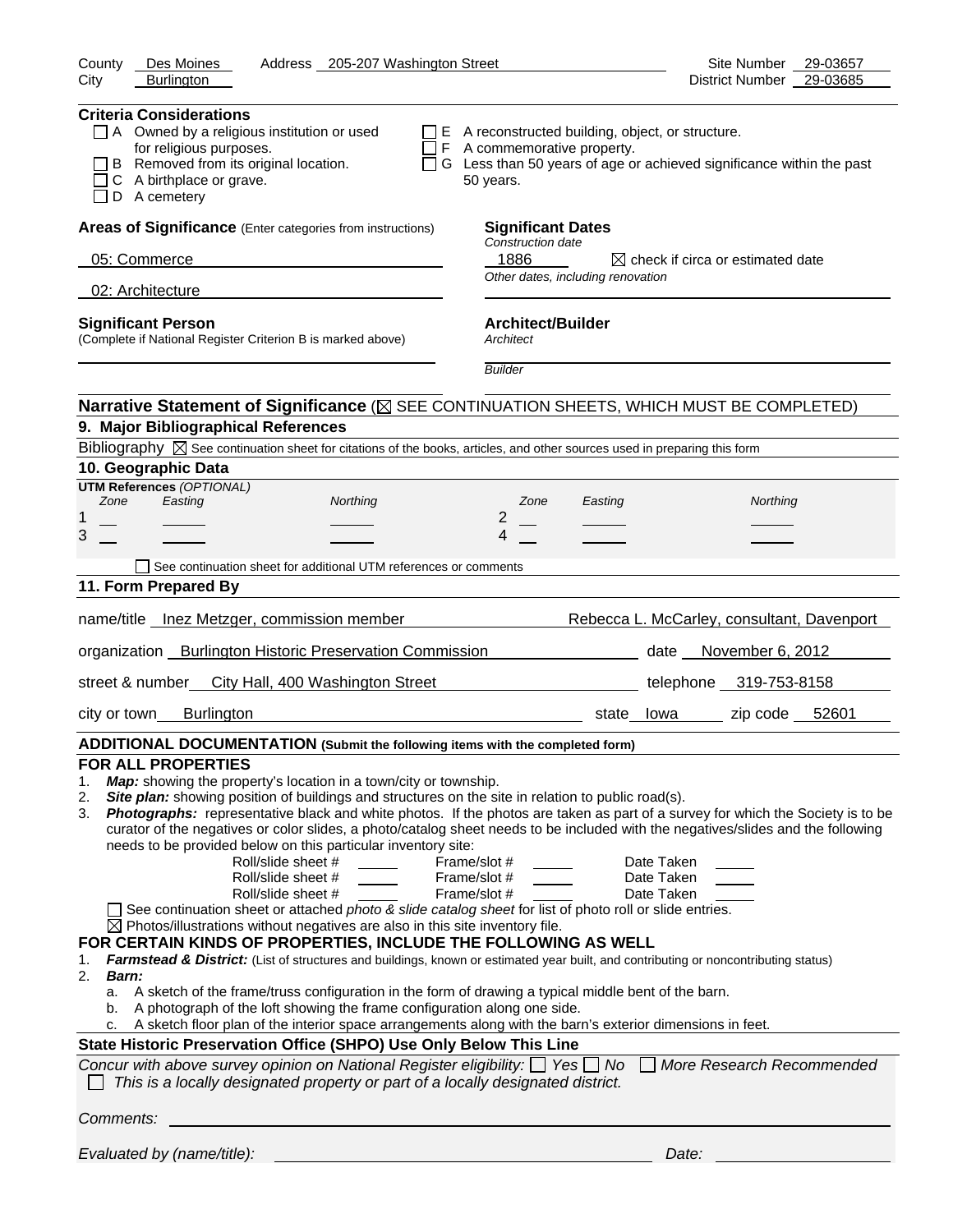| Clara C. Strong Building               | Des Moines           |
|----------------------------------------|----------------------|
| Name of Property<br>205-211 Washington | County<br>Burlington |
| Address                                | City                 |

#### **7. Narrative Description**

Page 1

This three-story brick commercial building retains a high level of integrity of the intricate brickwork and detail of the original Romanesque design on the upper stories. According to the current owner, Steve Zager, this original upper façade was restored 10 years ago. The building has a stone foundation. The brick on the first story, with highly visible white mortar, is non-historic, added with the latest storefront remodel. The historic center entry to the upper stories has been retained, with the original storefront spaces to either side now accessed from the interior. The center entry has a red domed canopy and four newer rectangular windows to either side. Three steps lead up to the glass entry door. There is a transom above the glass door and a sidelight to the left of the door with windows surrounding the recessed entry. Black pilasters on the first story protrude between the window pairs, with the original metal columns incorporated into the storefront design and painted an accent color. These columns have simple, unique designs etched into the stone, such as a sunshine, zigzag lines, dots, curved lines, etc. stacked on top of each other. These columns alternate with newer brick pilasters such that there is a pilaster between every window on the first story. A band of old brick from the original façade, topped with a light stone band, divides the first story from the second story which is also divided by a stone band from the third story.

The focal point of the building is the centrally located large windows on the middle of the second story. These two windows have massive and ornate brick arches which are recessed from the exterior wall. Brick dentils enhance the interior of these arches toward the outside edge. The windows are modern replacements, with three vertical sections and full glass within the arch. A circular window is centered above the apex between the two large arches. Below the small circular window there is a light stone band that extends across the bottom of the two brick arches. This band is carried over to the base of the arch at the exterior of these windows as well. The two side sections are slightly recessed from the prominent center section. Two arch windows are located on either side of the center section, which are covered and painted black. There is also a light stone lintel connecting these window pairs at the base of the arches, forming the effect of a transom.

Decorative square brick design enhances the protruding central section of the third story, above and encircling the arches of the three middle arch windows. This brick design is topped with a horizontal band of protruding brick that spans the width of the midsection. There is also square decorative brick in the central section of the parapet, which has a slightly protruded center section in harmony with the design of the building below. The side sections of the third story likewise has two arch windows, above the second story windows. A stone sill band extends across the third story. The third story windows are all covered and painted black, and they are shorter than the windows below on the second story.

The west side extends along the alley for 20 feet, back to the rear/west of the original building at 319- 321 N. Main. The profiles of these sides of the two buildings further emphasis their independent nature. There is a side door on the first story. A fire escape goes to a white, metal door on the second floor. Brick-in windows are found to the south of this door and above both of these openings on the third story. Their limestone sills are visible.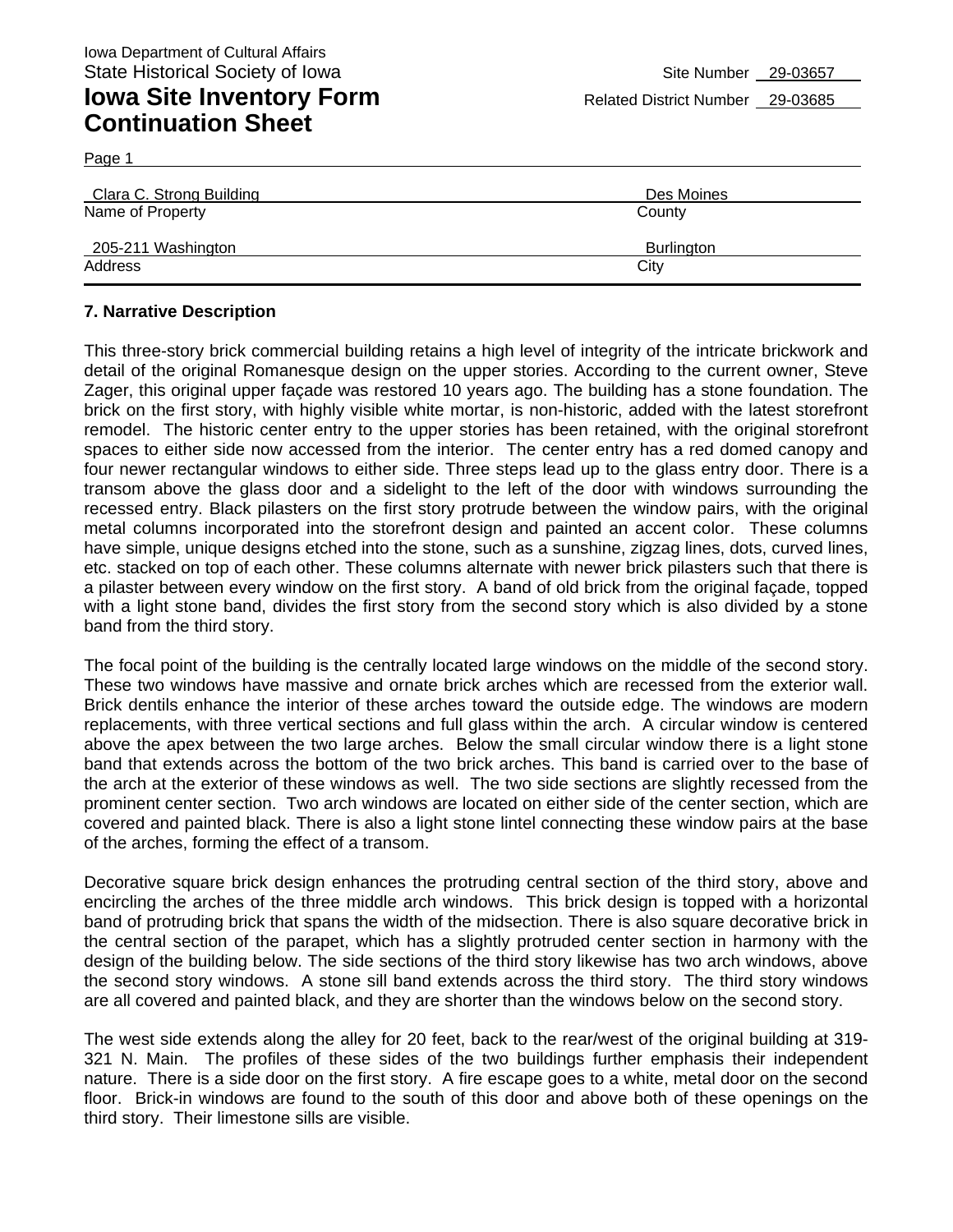Page 2

### **Iowa Site Inventory Form** Related District Number 29-03685 **Continuation Sheet**

| Clara C. Strong Building | Des Moines |
|--------------------------|------------|
| Name of Property         | County     |
| 205-211 Washington       | Burlington |
| Address                  | City       |

#### **8. Narrative Statement of Significance**

The Clara C. Strong Building appears to contribute historically and architecturally to the potential Downtown Commercial Historic District. The building was constructed around 1886 by widow Clara (Churchill) Strong as a rental property, with commercial tenants in the first story and offices on the second story. The building was later part of the Churchill Drug Company complex in the 1890s to around 1908, and then part of Burlington Willow Ware Company until around 1914. It was then acquired by the Fraternal Order of Eagles, along with the adjacent building at 319-321 N. Main, with both remodeled for their club rooms and lodge on the upper stories and commercial space remaining on the first story. The detail of the Romanesque architecture is excellent on the upper stories, with arches and decorative brick surfaces intact. This building is recommended for additional research and interior assessment of integrity for a determination of individual significance under Criteria A and C. The window and storefront changes are detrimental to individual listing under Criterion C for architecture, though the Romanesque detail is stronger perhaps than any other building in this current downtown survey area and may be found to outweigh the alterations. Additionally, with its later history associated with the Fraternal Order of Eagles, it may be found to be individually listed under Criterion A along with the building at 319-323 N. Main for this social/fraternal history in Burlington.

On June 7, 1854, John A. Funk bought all of Lot 197 for \$4,200. On November 24, 1863, Mr. Philip Leicht purchased the corner of Lot 197 - approximately 20' x 59'3" for \$3,000 from Funk. This building on the east half of the north third (20') of Lot 197 was to be the home of his retail liquor and cigar business. This business was sold to his son Phil in 1883 for \$13,000, who then owned this section of the lot and the corner building at 323 N. Main until his death in 1925. J. A. Funk continued to own the south two-thirds (60') of Lot 197 (319-321 N. Main) as well as the west half of the north third (roughly 205-211 Washington). This remaining property was sold to Clara C. Strong on May 2, 1884 by George Kriechbaum et al, executor, who is listed as a president of the German-American Savings Bank. Clara C. Strong is also listed as the grantee on May 16, 1885, with title/interest clarified from M.M. Funck. She continued to own this property until 1913. Raynolds and Churchill started their drug store business to the south at 317 N. Main in January 1875, and they moved to the double storefront at 319-321 N. Main around 1885. Clara C. Strong was listed as Clara Churchill, age 23, in the 1880 census in Waterloo, with mother Katherine (age 54) and sister Alice. Francis E. Churchill, age 53, druggist, is listed following them with son Frank (age 21) and son Arthur (age 18), likely indicating there were not in residence. Family tree records on Ancestry.com note that she married Charles Strong on March 15, 1811, who then died on November 18, 1883. Thus, this may have precipitated a move to Burlington to be near family. The 1900 census lists Clara C. Strong, age 40, widow, living in Burlington with mother Katherine, age 74, widow, and son Arthur C., age 17. Thus, the building on the south two-thirds of Lot 197 at 319-321 N. Main appears to have been owned and built by the Churchill family for the wholesale drug store business. The 1886 Sanborn map shows wholesale drugs at 319-321 N. Main, extending fully back to the alley on the west on the south two-thirds of Lot 197, and Raynolds and Churchill are listed here in 1886. The company merged with C. P. Squires & Company in 1889 to create Churchill Drug Company. They would grow to one of the largest wholesale drug companies in the state (Antrobus 1915, Vol. 2: 228-29).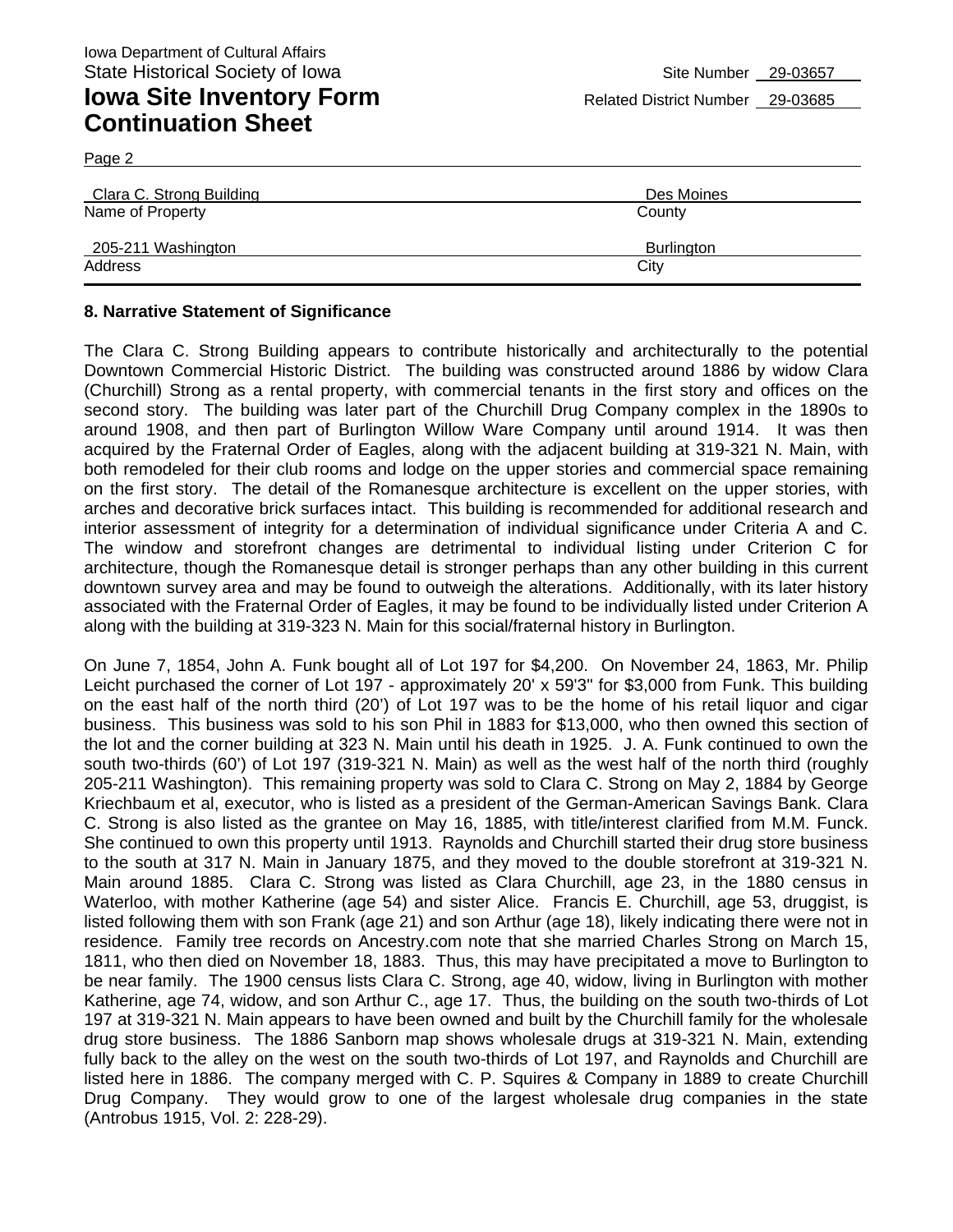Page 3

| Clara C. Strong Building | Des Moines        |
|--------------------------|-------------------|
| Name of Property         | County            |
| 205-211 Washington       | <b>Burlington</b> |
| Address                  | City              |

The 1886 Sanborn shows the west half of the north 20' of the lot, west of the Leicht saloon in the corner building at 323 N. Main, as having a hall on the third story and "to be office building," perhaps indicating it was under construction. It has addresses of 207, 209, and 211 noted. Thus, this building along Washington Street was then perhaps subsequent built in 1886 as a rental property by Clara (Churchill) Strong. The 1892 Sanborn map shows wholesale drugs at 319-321 N. Main with wood posts down the middle of the double building (see #29-03656), a saloon in the Leicht corner section at 323 N. Main, and a vacant store in the separate building at 205-211 Washington, which had a center staircase between four shallow storefronts. Thus, this red brick building appears originally constructed separate from either other building on the lot, though Clara C. Strong owned both 319-321 N. Main and 205-211 Washington. The Burlington Gas Light Company advertised their location as the west storefront – 211 Washington – from July 1886 through 1891. J.C. Koonz advertised lawn mower sharpening at 205 Washington from 1887 to 1891. In March 1892, Albert Goede opened a shoe store at 207 Washington (*Hawk-Eye,* March 22, 1892, 2). F.W. Chamberlin had an office in rooms 3 and 4 at 209 Washington in 1890, and then in rooms 1 and 2 in 1891 (*Hawk-Eye*). In 1893, C. Marble advertised his law office as well as real estate and loans from above 211 Washington. The hall noted on the third story has not been identified to date.

Churchill Drug Company expanded into this building in the 1890s. In June 1899, the company was the only exclusively wholesale drug business in Burlington. Their main building was at 319-321 N. Main, with another building at 205-207-209-211 Washington, and a warehouse at 407-409-411-413 Front Street ("Churchill Drug Company," *Hawk-Eye,* June 11, 1899, 19). This article further notes this portion of Lot 197 as a separate building on Washington. The 1900 Sanborn map then shows the Churchill Drug Company occupying 319-321 N. Main, extending into this building on the west half of the north third of the lot along Washington, with a laboratory on the first story within the full 205-211 storefronts. Clara Strong continued to own the both buildings through this period. In 1907, Churchill Drug Company bought the lot at 110 N.  $4^{\text{th}}$  St and an older building at 120 N.  $4^{\text{th}}$  Street, building on this set of lots in 1907-1908, moving to this location by the 1909 directory.

This move left the large double-storefront building at 319-321 N. Main vacant, as well as the extension to Washington west of 323 N. Main at the corner. Burlington Willow Ware Shops then moved into both sections. The Burlington Willow Ware Shops were incorporated in 1908, with E.A. Florang as E. A. Florang as president, O. E. Florang, vice president, Arthur Schwerin, secretary, and J. H. Schier, treasurer. The latter two bought out interest of the first two members in 1911. In 1915, J. H. Schier was president and manager; F. G. Nelson, vice president; and Arthur Schwerin, secretary and treasurer. Mr. Nelson purchased an interest in the business in 1913. They were located in this "L" shaped building in 1915 at 205-211 Washington Street and also in their new factory at 207-209 N. Main. It was three stories with a basement. They made willow baskets and willow furniture by hand, employing 32 people. It was the only factory of its kind in Iowa – and one of few in country (Antrobus 1915, Vol. 2: 303). During this period, Pauly Brothers saloon operated in the 319 storefront on Main. On November 21, 1913, Clara Strong sold the property to Arthur Schwerin et al, who then transferred it to Burlington Willow Ware on November 26, 1913. It then transferred to H. Wernich on December 16, 1913. The company then moved out of this building around 1915. The 1916-17 city directory lists C.J. Anderson at 319 N. Main, Overland Burlington Company at 321 N. Main, and Phillip Leicht's saloon still at the corner at 323 N. Main. Penn Oil and Supply Company was around the corner at 205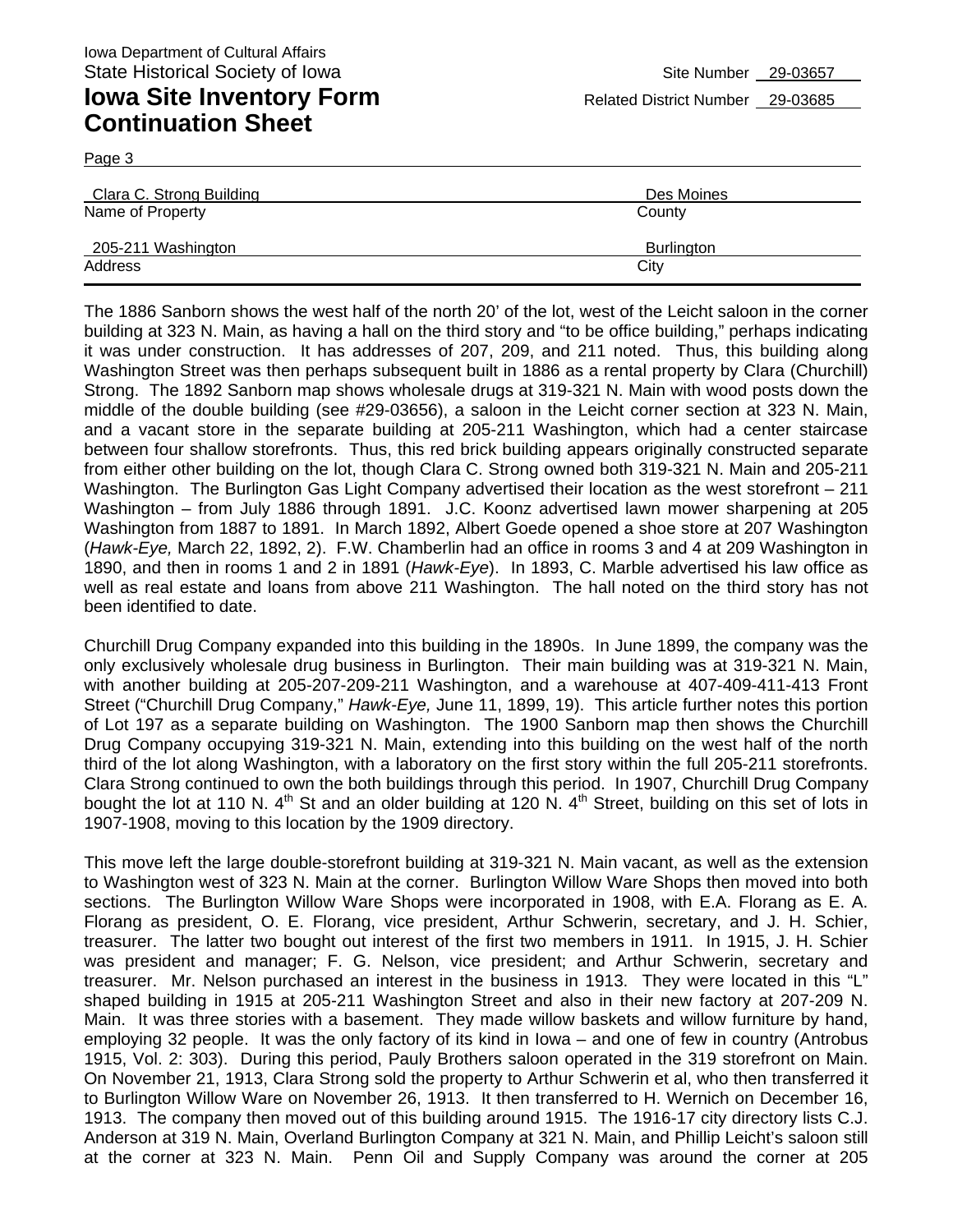Page 4

| Clara C. Strong Building               | Des Moines           |
|----------------------------------------|----------------------|
| Name of Property<br>205-211 Washington | County<br>Burlington |
| Address                                | City                 |

Washington, with the Fraternal Order of Eagles in the remainder of the building. On May 18, 1914, H. Wernich sold the building to the Fraternal Order of Eagles, with title clarified from Burlington Willow Ware to the Fraternal Order of Eagles on September 12, 1914. This building with frontage at 319-321 N. Main and L to the rear/west half of the north third (20') of the corner section/building was then remodeled for the Eages' purposes.

The local Fraternal Order of Eagles chapter, Aerie No. 150, was organized on April 29, 1901, and they started with 46 members in Druid's Hall at 3<sup>rd</sup> and Washington (demolisted for Medical Arts building). They then moved to the Stern building at Jefferson and 5<sup>th</sup> Streets, briefly to the top floor of American bank building, and then to the Klein building on 3<sup>rd</sup> Street opposite Hotel Burlington. When Burlington Willow Ware moved out of the former Churchill Drug building on Main and Washington, they bought their first real estate. The three story building was of good design, and they remodeled the interior for a lodge hall on third story and club room in the L on the second story. They held their formal opening here on October 17, 1916. It was the first home owned by Eagles. When Phillip Leicht died in 1925, they began discussing plans to acquire this corner property at 323 N. Main ("Burlington Eagles Announce Completion of New Building," *Hawk-Eye,* November 29, 1928, 14).

The Sinclair Refining Co. is listed at 205 Washington in the 1920-21 city directory, and the Hedrick Motor Transfer Co. is listed at 207 Washington. There are only two oil companies at this time, with this being the only refining company. Hedrick is the only motor transfer company. It is assumed these are merely offices for these companies. The Eagles Hall is also listed here. They then acquired the corner building at 323 N. Main from Anna Leicht, widow, on April 19, 1927, and the Eagles then owned the entire Lot 197. There was a transfer within the Eagle's on February 15, 1928 to clarify the title for the local organization. They bought it and completed a significant remodel program, with new interior on all three stories and new facades on the east and north side. The frontage extended along Washington for 80 feet, with plans to perhaps eventually extend on red brick part of the building as well (the originally separate building at 205-211 Washington – which is still currently red brick). They now had 700 members. The first story was finished as three commercial spaces on Main and one on Washington. The first occupants were Sawtell Motor Company at 319 N. Main, Ed Hardtman's tailoring shop at 321 N. Main, Jack Peterman's Sandwich shop in the corner at 323 N. Main, and Dr. Johnson on Washington Street side. The second and third stories were occupied by the Eagles – club rooms, lodge rooms, banquet hall, kitchens, and parlors ("Burlington Eagles Announce Completion of New Building," *Hawk-Eye,* November 29, 1928, 14).

By 1930, 205 Washington is then listed as the F.O.E. Hall. J.E. Johnson is listed as a chiropodist or foot doctor at 205 Washington (one of two in town), and E.B. Hartman is a tailor at 207 Washington (one of 10 in town). By 1940, 205 Washington is the office of James E. Johnson, Podiatrist, and 207 Washington continues to be the office of Edward B. Hartman, tailor. There are no podiatrists listed and Johnson is not listed as a doctor but there are 2 chiropodists and he is listed as one of them. He appears to have moved out in the early 1940s.

In 1947, George Hafner real estate is listed at 205, with the F.O.E. Hall at 205 ½ Washington. These listings are the same in 1951 and 1957. By 1961, 205 Washington is the address for Acousticon of Burlington and Elgin Water Conditioners, and there are five water softening services in Burlington. 205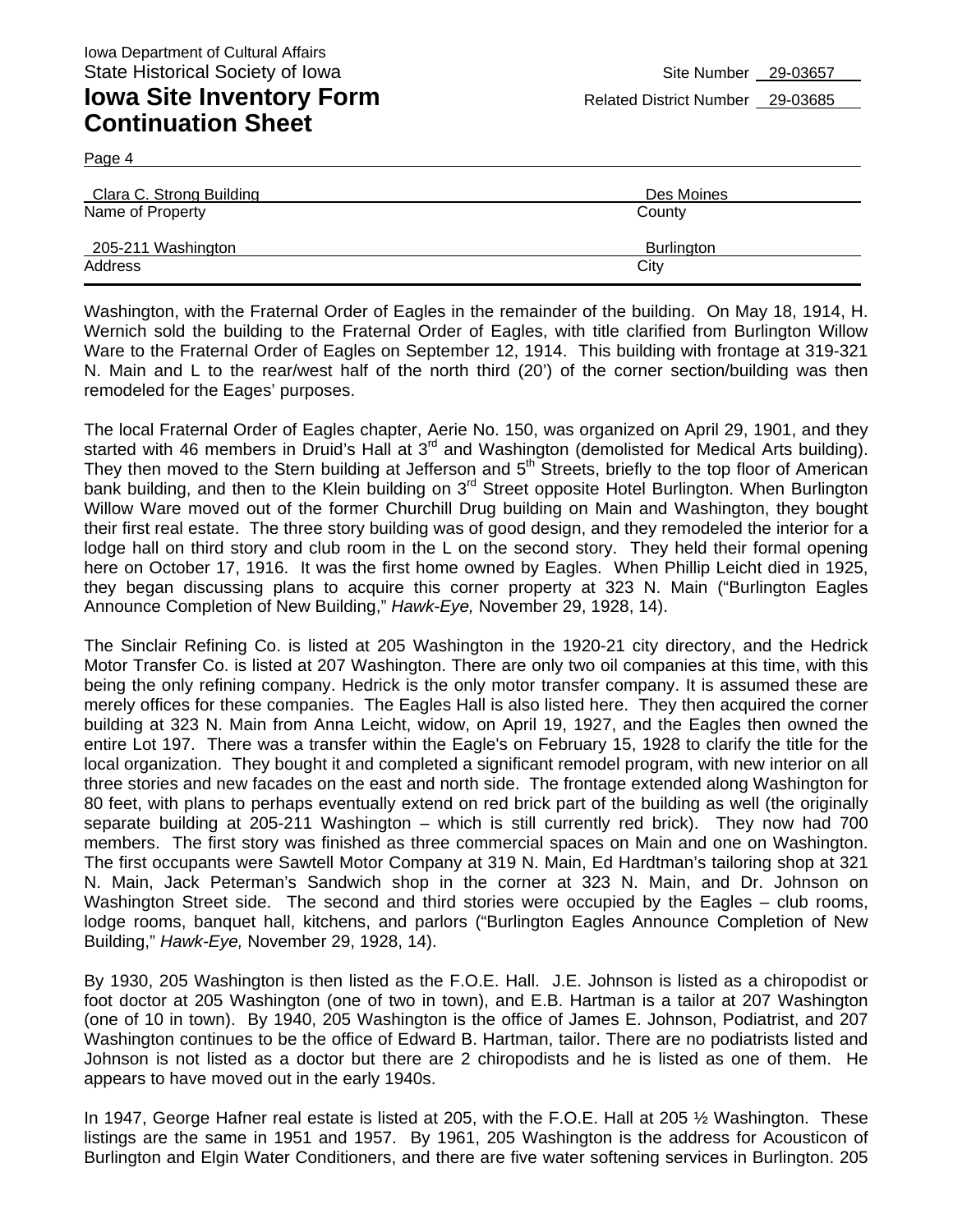Page 5

| Clara C. Strong Building | Des Moines |
|--------------------------|------------|
| Name of Property         | County     |
| 205-211 Washington       | Burlington |
| Address                  | City       |

1/2 Washington is the address for the F.O.E., and there are 11 halls in the city. Charles P. Miller has his chiropractic office at 207 Washington, and he is one of 9 chiropractors. 203 Washington is listed as the office of the Credit Bureau of Burlington, Inc. and the Association of Credit Bureaus of America, Inc.

By 1968, 205 Washington is once again the office for Hafner Real Estate, and there are now 28 real state offices. 205 1/2 Washington continues to be the address of the F.O. E., and there are now only 7 halls listed. 207 Washington is a hearing aid center in 1965, and tax and bookkeeping service in 1968. The Fraternal Order of Eagles continued to be listed at 205 ½ Washington.

Stephen S. Zager bought the building from the F.O.E. on December 22, 1989, and he is the current owner.

#### **9. Major Bibliographical References**

Antrobus, A.T. *History of Des Moines County Iowa and Its People.* Chicago, IL: S.J. Clarke Publishing Company, 1915.

City Directories, Burlington, Iowa, various dates. On microfiche at the Burlington Public Library

Deed records, per transfer books at Des Moines County Auditor's Office.

Newspapers, various titles and editions. Particular special editions utilized: *Burlington Evening Gazette,* March 24, 1906 *Daily Hawk-Eye Gazette,* September 2, 1938 *Burlington Hawk-Eye Gazette,* August 4, 1942 *Burlington Hawk-Eye,* July 10, 1962 *Burlington Hawk-Eye,* July 4, 1976

*Perspective Map of the City of Burlington, IA.* Milwaukee, WI: American Publishing Co., 1889.

*Portrait and Biographical Album of Des Moines County, Iowa.* Chicago: Acme Publishing Company, 1888.

Sanborn Map Company. "Burlington, Iowa," Fire Insurance Maps. New York: Sanborn Map Company, 1886, 1892, 1900, 1931, 1952.

Vertical files. Files on business/industry as well as individual businesses. Burlington Public Library, Burlington, Iowa.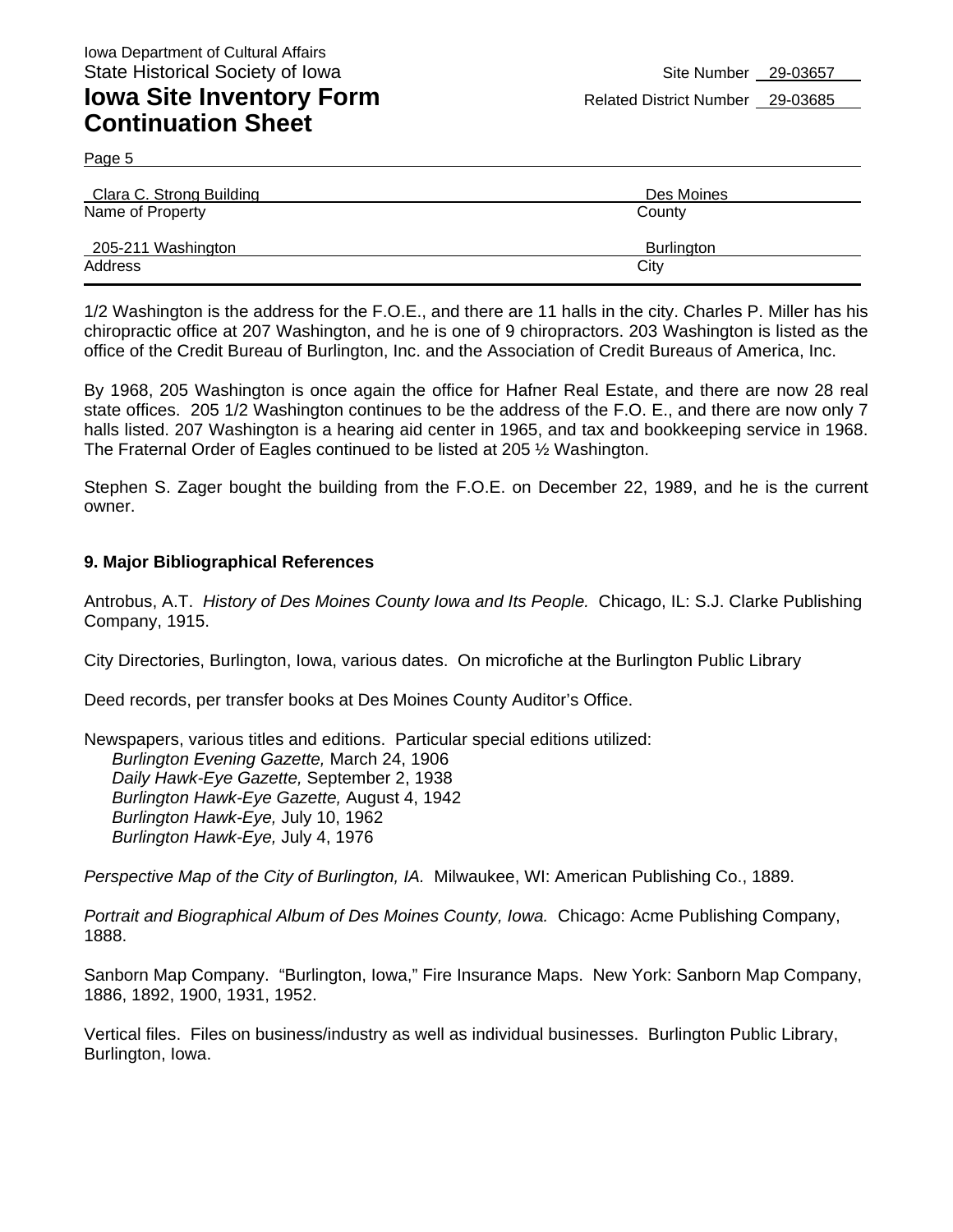Page 6

| Clara C. Strong Building | Des Moines |
|--------------------------|------------|
| Name of Property         | County     |
| 205-211 Washington       | Burlington |
| Address                  | City       |

#### **Location map**



*Base aerial photography by Aerial Services Inc for Des Moines County GIS Commission, March 2010.*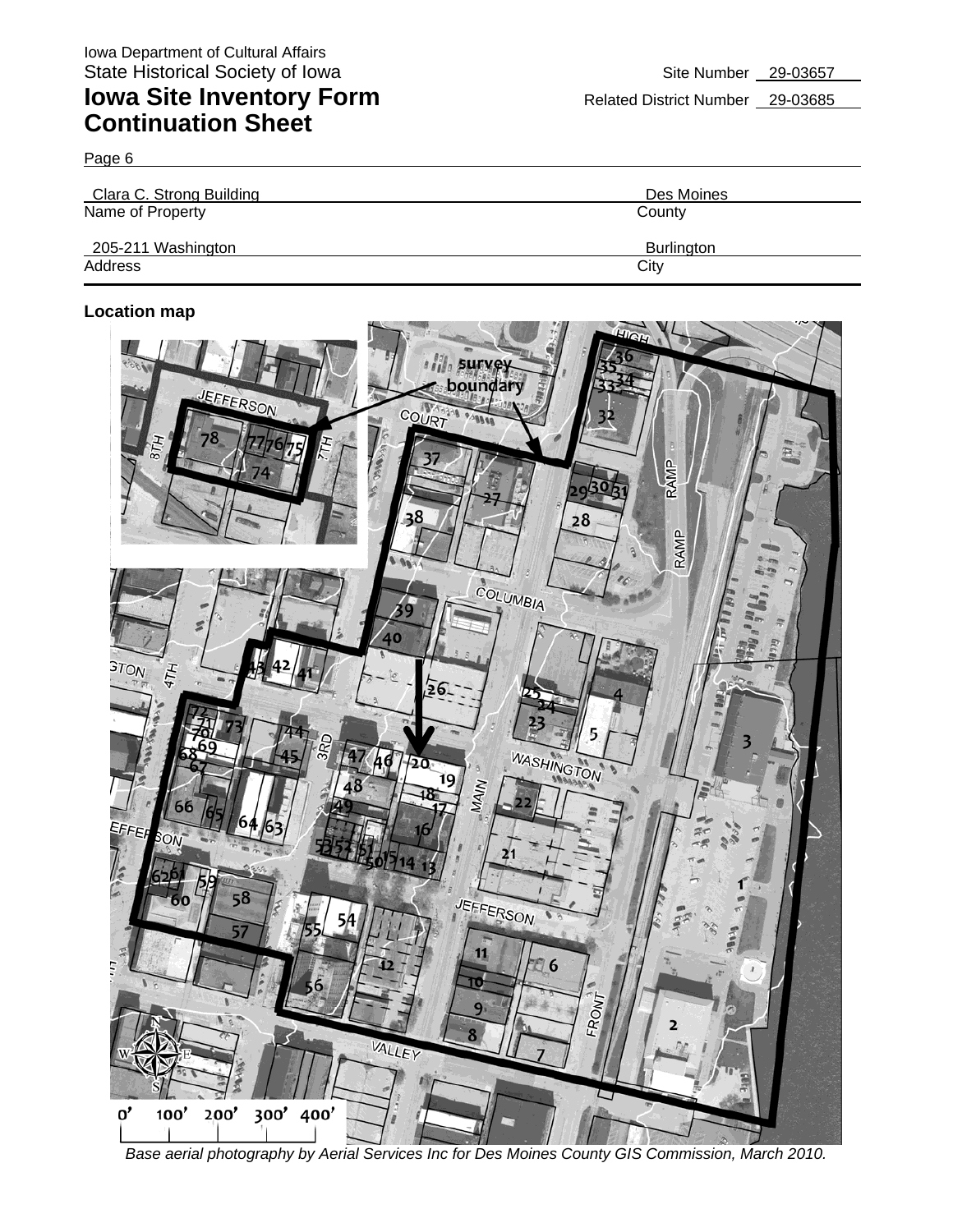| Clara C. Strong Building | Des Moines |
|--------------------------|------------|
| Name of Property         | County     |
| 205-211 Washington       | Burlington |
| Address                  | City       |

#### **Building plan (from assessor's website)**

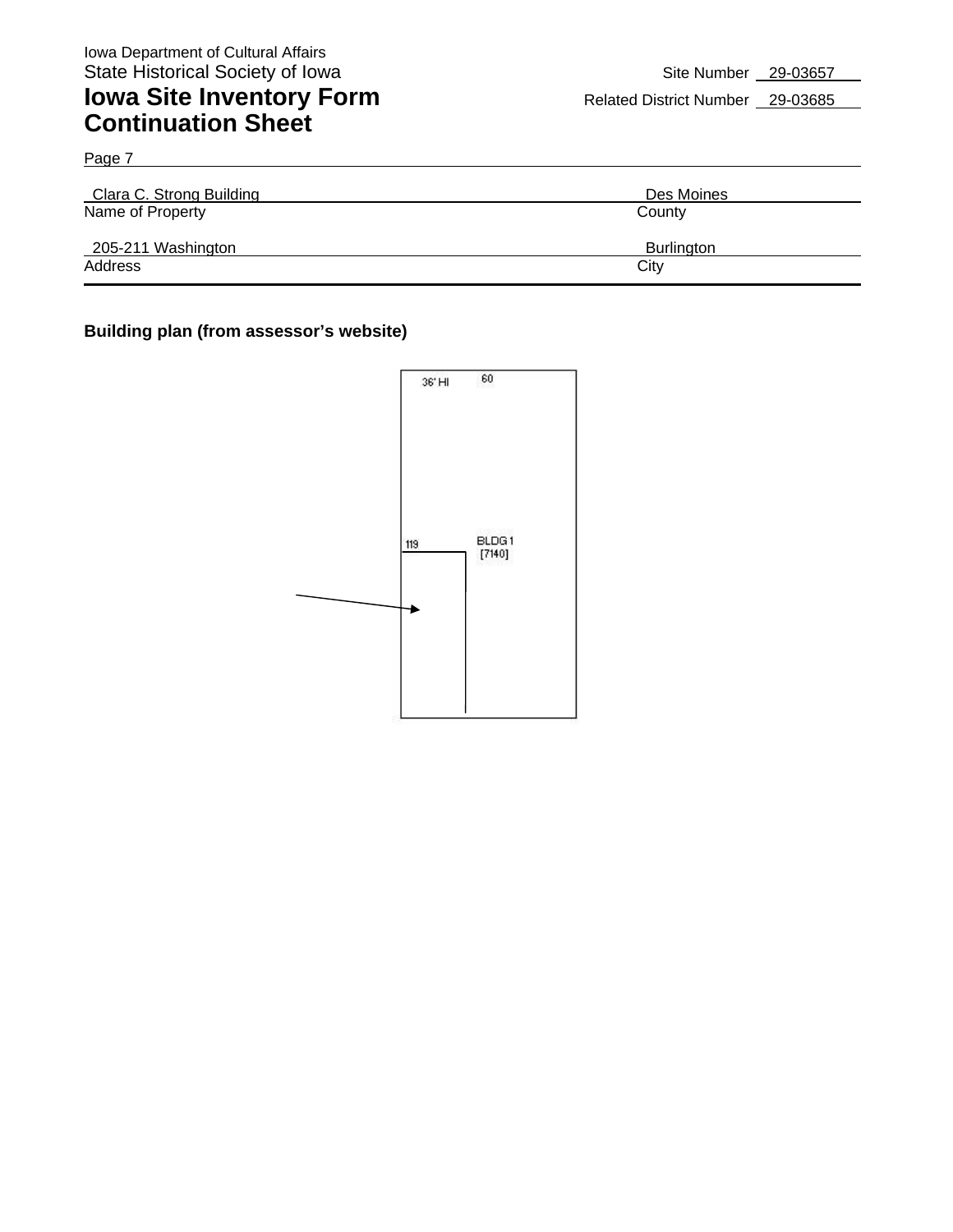| Clara C. Strong Building | Des Moines |
|--------------------------|------------|
| Name of Property         | County     |
| 205-211 Washington       | Burlington |
| Address                  | City       |

#### **Historic images**

Page 8



**Building in 1899 (***Hawk-Eye,* **June 11, 1899, 19)**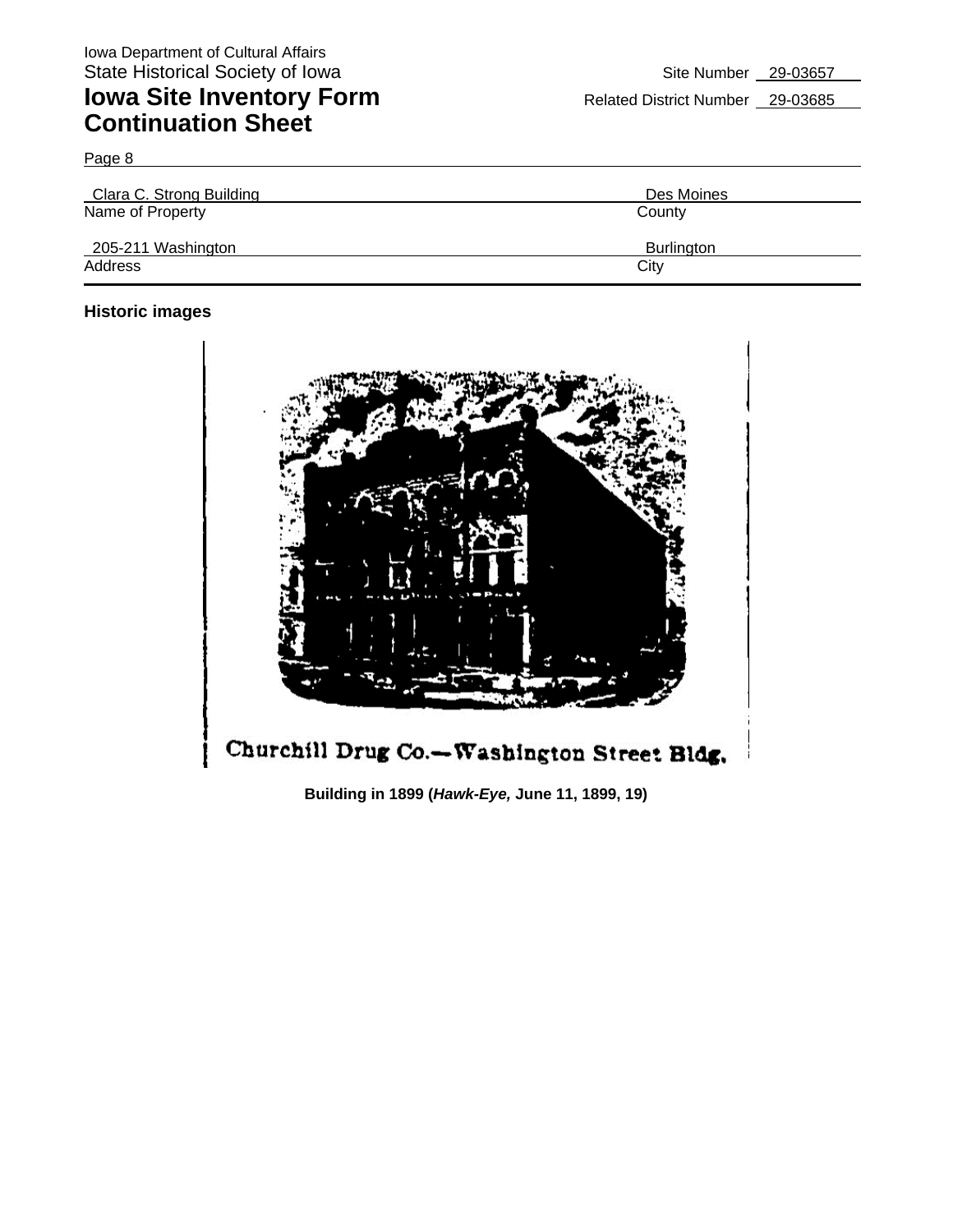| Clara C. Strong Building | Des Moines |
|--------------------------|------------|
| Name of Property         | County     |
| 205-211 Washington       | Burlington |
| Address                  | City       |

#### **Digital photographs**

Page 9



**Photograph 29-03657-001 – North and west elevations, looking south (McCarley, June 20, 2012).**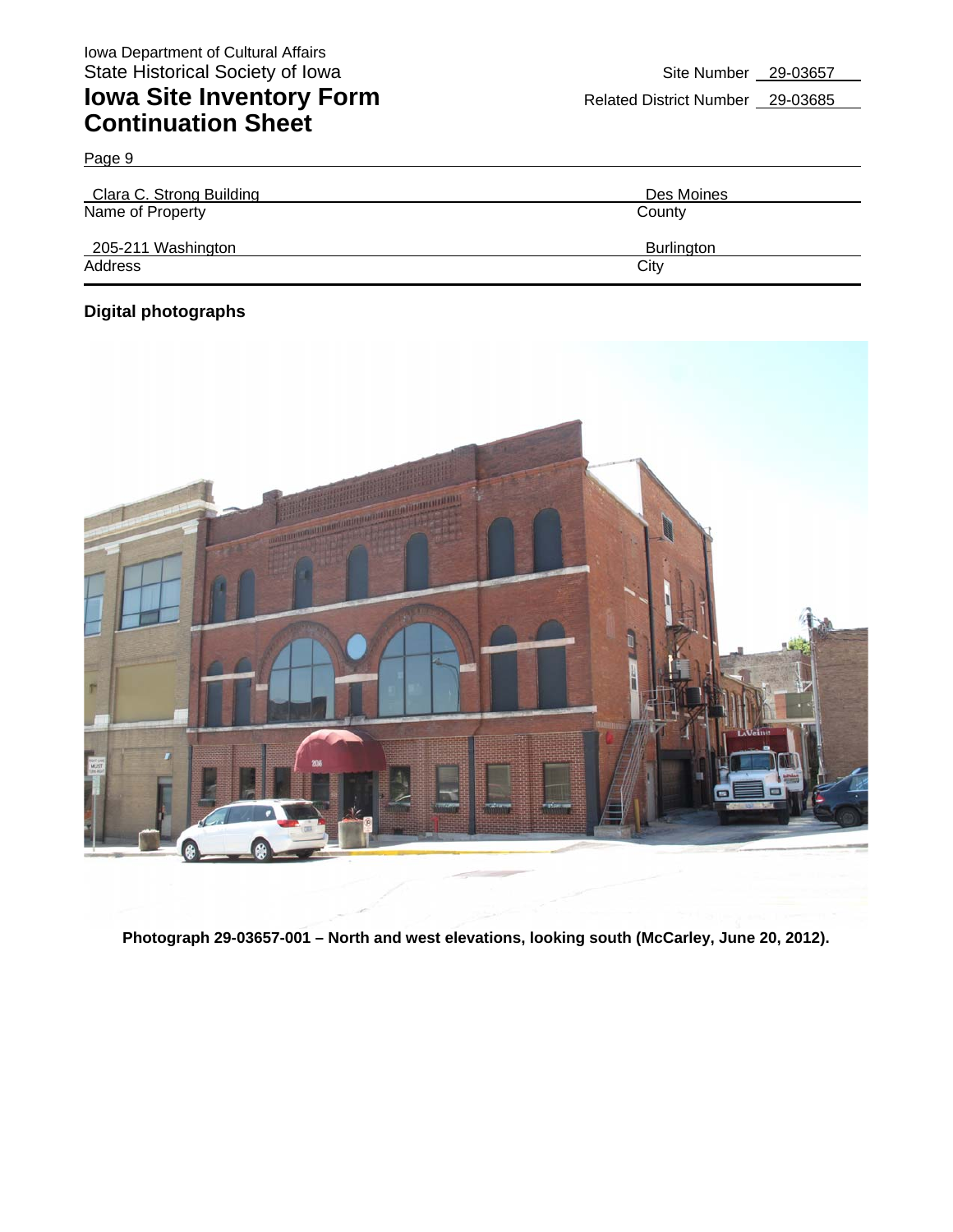Page 10

| Clara C. Strong Building | Des Moines |
|--------------------------|------------|
| Name of Property         | County     |
| 205-211 Washington       | Burlington |
| Address                  | City       |



**Photograph 29-03657-002 – North elevation, looking south (McCarley, June 20, 2012).**